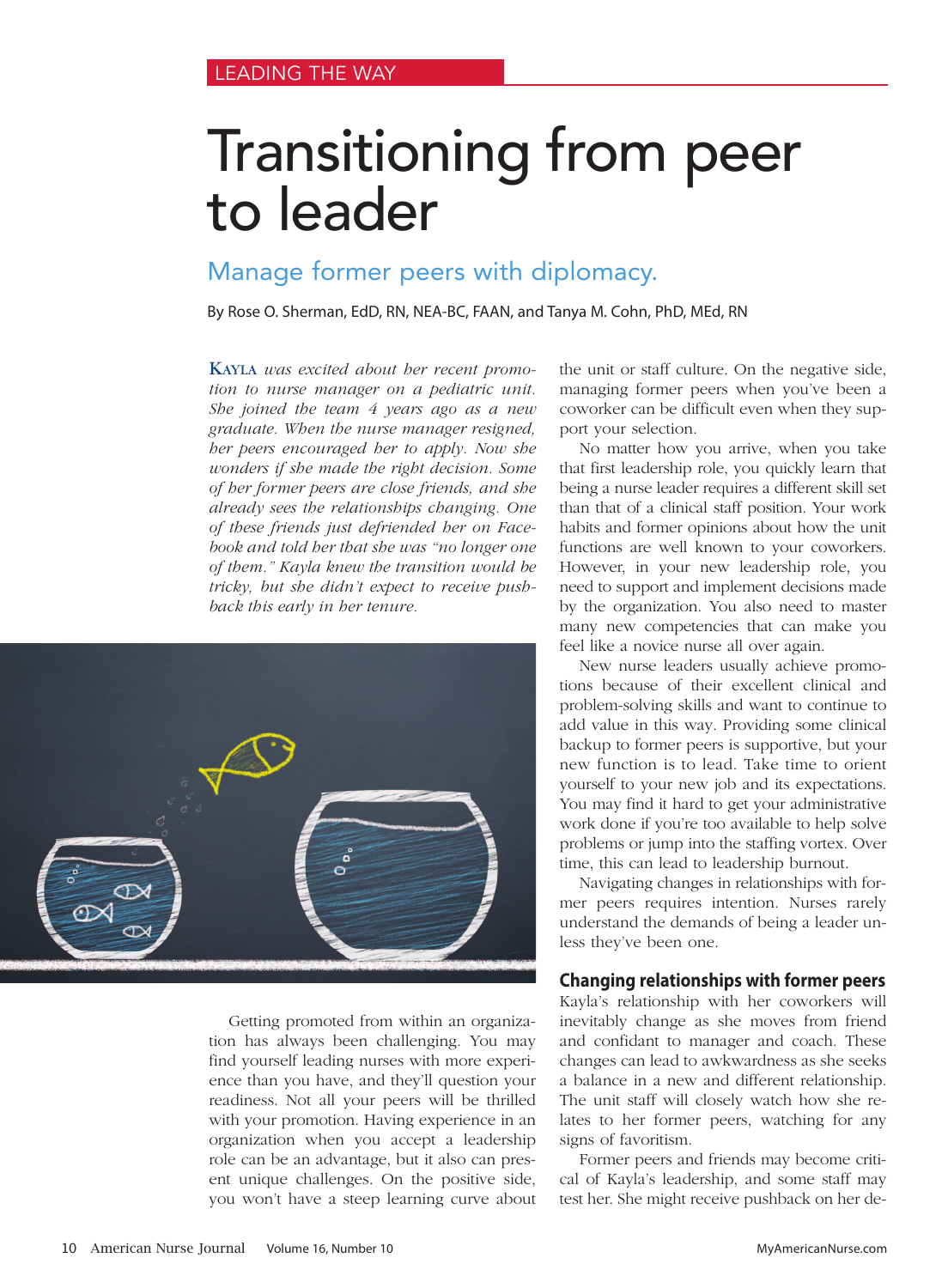cisions when she begins the position. Kayla shouldn't feel threatened if this occurs. Initially, she may not have the trust and respect of the whole group, but that will build over time. Leaders have to earn trust. (See *New leader best practices*.)

## **Transition strategies**

Kayla's role as nurse manager will require her to make unit decisions about nurse competencies, performance reviews, and supervising nursing care. These decisions may make her former peers feel as if she's "no longer one of them." Although her role and responsibilities have changed, Kayla is still part of the unit's team and can send this message with her behaviors. She should focus on being inclusive and avoid creating barriers that look like she's separating herself from the team. Kayla can achieve this by incorporating team decisionmaking for unit priorities, implementing self and peer evaluations, and maintaining visibility on the unit with patient rounding and huddle participation.

By taking a hands-on and team approach, Kayla's transition will be less about a change in hierarchy and more about her former peers having a present and engaged leader. Kayla can demonstrate her relatability by maintaining a sense of compassion and empathy for patients, families, and staff. These strategies will help Kayla redefine and refine her relationships with the nurses on the unit.

Accomplishing a successful transition requires self-work for Kayla. The nurse manager has a complex role that takes time to master. Kayla needs to recognize her transition as a journey and that she may experience some missteps. Transparent communication with her team will be crucial. An excellent first step is to have a unit meeting using a town hall format to introduce herself as the new nurse manager and allow nurses to share goals and unit needs. This action will help reduce perceptions of a "them vs. us" mentality and promote more effective teamwork.

A successful transition also includes building a mentorship network and participating in leadership education. Kayla can share what she's learning with staff to promote shared growth. She also can begin to assume a coaching role. A commitment to coaching will help Kayla develop the staff and signal that the unit's work is a team effort.

# New leader best practices

Consider these best practices as you move into a leadership role:

- **•** Find a leader mentor to help you in the transition, serve as a sounding board, review your progress, and discuss challenges objectively.
- **•** Meet individually with each staff member regardless of how well you know them. Inquire about their goals and expectations in the same way you would with new staff.
- **•** Tackle any awkwardness head-on by letting staff know that it can be challenging for you and them to switch from peer to nurse leader.
- **•** Ask for the support of each staff member. Let them know that they're valued and you need their assistance to be effective in your new role.
- **•** Talk with staff members who are close friends about how your relationship may need to change.
- **•** Don't play favorites with former friends. Work to be consistently fair to everyone.
- **•** Be cautious about socializing with former peers. Maintain a distance, especially in the initial stages of your transition.
- **•** Consider the relationships you have with former peers on social media. You may want to have a professional social networking site vs. a personal social media page.
- **•** Manage performance issues in the same way with all staff. Don't avoid challenging performance discussions with former peers.

Source: Sherman 2021

I

## **Accelerating role acceptance**

Leadership expert John Maxwell reminds us that all a leadership title buys you is time. Ultimately, leadership is the ability to influence others. For staff to follow Kayla as a leader, they will need to trust her, which won't happen overnight. Her former peers will watch to see whether her actions match the commitments she makes to the team. Some of the seasoned staff may question her competency, especially at the beginning.

Kayla needs to take actions that will support the acceleration of role acceptance, optimizing both her human and social capital. *Human capital* includes the unique knowledge, skills, and nursing experiences Kayla brings to the role. This human capital is why she was selected, and she should tap into it to bridge unit nurses' acceptance. She can create some early wins by correcting problems that challenge the unit.

Kayla's *social capital* includes relationships that she's built on the unit and in the organization. They'll help her navigate her new role and achieve some early wins. Team collaboration will be especially essential for accelerating her role acceptance. Using her social capital,